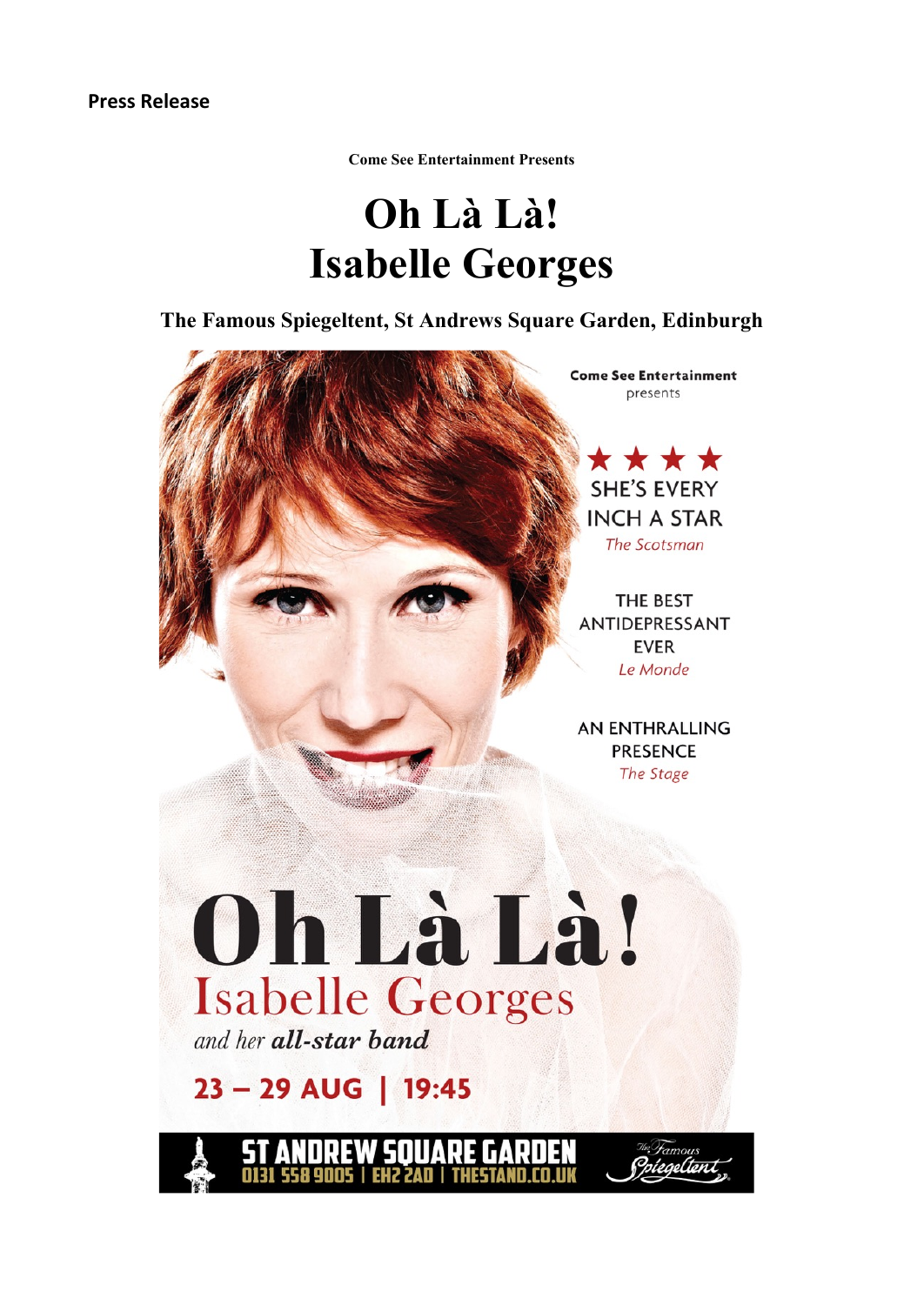**Come See Entertainment Presents**

# **Oh Là Là! Isabelle Georges**

### **The Famous Spiegeltent, St Andrews Square Garden, Edinburgh**

After four highly acclaimed runs at the Edinburgh Festival Fringe, the fantastique, féline, Parisian cabaret **star, Isabelle Georges Is back for another with the critically acclaimed Oh La La!**

**Her trademark soaring vocals, theatrical delivery and a stunning all-star band, lead you on a passionate journey through the French repertoire and beyond, featuring the music of Brel, Bécaud, Piaf, Aznavour and more.**

**Along with musical director and vocalist Frederik Steenbrink, Isabelle bursts through stories of love, survival and dreams in an unbeatable mixture of jazz, cabaret and pop.**

Isabelle grew up in Paris listening to her mother's vocal exercises, her grandmother's scales and her father's marvellous stories. She took to the stage for the first time with the Victor Cuno company in 'From Harlem to Broadway', and then performed in 'Marilyn de Montreuil', 'Chère Daisy', 'Happy Feet', 'Phi Phi' and 'La crise est finie', thus becoming a "triple threat": singer, dancer and actress.

She has played a string of leading roles in shows including 'Barnum' (Jean-Paul Lucet/Les Célestins Lyon), 'Le Passe Muraille' (Michel Legrand/Les Bouffes Parisiens Paris), 'Nymph Errant' (Rodger Redfarn/Chichester Festival UK), 'Singin' In the Rain' (Jean-Louis Grinda/ORW Belgium & Théâtre de la Porte Saint-Martin Paris), 'La Périchole' (Jérôme Savary/Théâtre National de Chaillot Paris), 'L'Air de Paris', playing opposite Patrick Dupond (Thierry Harcourt/Théâtre La Comédia Paris), 'Et Si On Chantait' (David Bréval/Espace Pierre Cardin Paris) and 'Titanic the Musical' (Jean-Louis Grinda/ORW Belgium), where she met Maury Yeston and Frederik Steenbrink.

Isabelle has recorded nine albums, including Maury Yeston's 'December Songs', 'Something to Live For' with highly acclaimed French jazz pianist René Urtreger, 'Du Shtetl à New York' and 'Yiddish Rhapsody' with Yiddish ensemble, Sirba Octet at the Théâtre de l'Européen, La Cigale and Théâtre des Champs-Elysées in Paris, the Concertgebouw in Amsterdam, The Salle Philharmonique in Liege, Belgium and the Schleswig Holstein Festival in Germany.

In 2011, Isabelle wrote 'Padam, Padam', a show that bacame one of the biggest hits in Paris that year. She was special guest at the Victoires de la Musique Classique and the Chorégies d'Orange 2011 and 2015, performing for an audience of 9,000 as well as 2 million TV viewers. Isabelle won the Charles Oulmont Foundation prize in 2011, was special guest at the Radio Classique Festival at the Olympia, Paris in 2012 and played Mrs C. in the musical adaptation of Stefan Zweig's novel, '24 Hours in a Woman's Life' at Theatre La Bruyère in Paris in 2015.

Her Edinburgh Festival Fringe shows include the critically acclaimed 'Judy & Me' (2005), 'La French Touch' (2007), 'Broadway Enchanté' (2013) and 'Oh Là Là' (2015).

Come See Entertainment is musical theatre production company based in Paris. It has produced and co-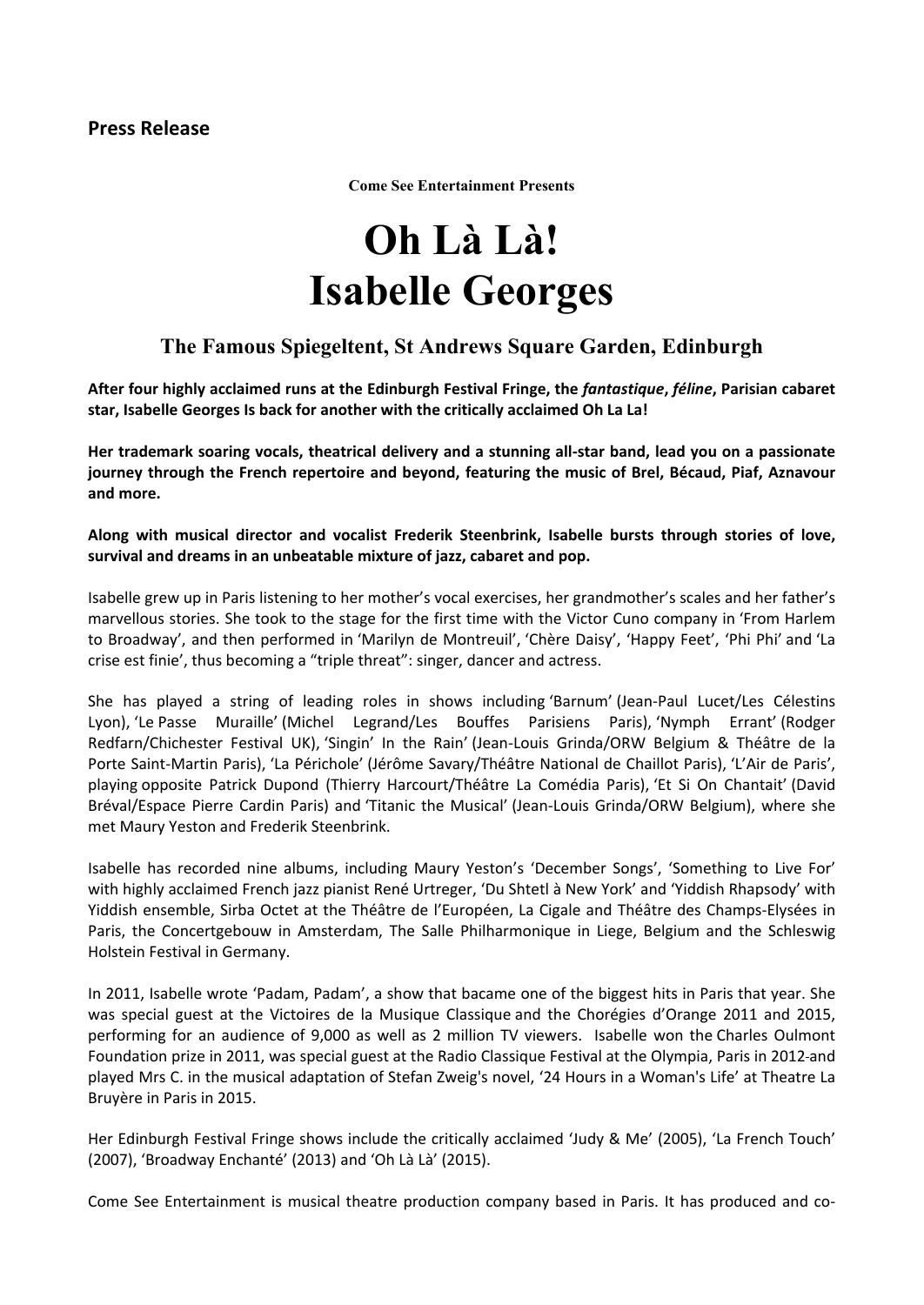produced musical shows including Maury Yeston's 'December Songs' with Isabelle Georges (Théâtre du Renard, Paris), Herman van Veen's 'Mata Hari' and 'Chapeau' (Théâtre du Renard and Salle Gaveau), 'Une Étoile et Moi' and 'La French Touch' with Isabelle Georges (Edinburgh Fringe Festival). They also produced 'Padam Padam' (2010) which ran for 225 performances in three major Parisian venues (Théâtre La Bruyère, Théâtre des Mathurins, Théâtre de la Gaîté Montparnasse) 'Broadway Enchanté' (2012) 118 performances (Théâtre La Bruyère, Théâtre Déjazet) and 'Chante' (2014) 48 performances (Théâtre Déjazet). All shows have toured nationally and internationally in France, Belgium, The Netherlands, the UK and Australia.

#### **QUOTES**

'This is cabaret as its most sultry with music to melt the soul. George's music is what feeling**s** sound like' **TVBomb** 'Oh Là Là! Indeed! Prepare yourself to be taken aback to a time of glitz and glamour sprinkled with joie de vivre' **Edinburgh Festival Magazine** 'Isabelle Georges enchants and woos you with her soft, sultry voice and fabulous accent… Her presence on stage is captivating' **Arts Award Voice** 'Cabaret performer Isabelle Georges is French, feline and fantastique' **Adelaide Theater Guide** 'Isabelle Georges and Frederik Steenbrink make a deft double act!' **Sunday Mail** 'Stunning singing. Isabelle Georges' voice is soft and rich as honey... One of the most exciting contemporary French singers of her generation...' **Fringe Report**

#### **MORE INFORMATION**

| Sites:    | isabellegeorges.com • come-see-entertainment.com |
|-----------|--------------------------------------------------|
| Twitter:  | @lsa Georges                                     |
| Facebook: | /isabellegeorgeschante                           |

#### **WATCH ISABELLE IN ACTION**

Next (J. Brel) Edinburgh Festival Fringe 2016 Assembly [Checkpoint](https://www.youtube.com/watch?v=my-7UCLS_jk) Oh Là Là (Trailer) Edinburgh Festival Fringe 2016 Assembly [Checkpoint](https://www.youtube.com/watch?v=_-b-2QeDiBI) I Could Have Danced with the Liège Royal Philharmonic at the Amsterdam [Concertgebouw](https://www.youtube.com/watch?v=2-rByT60K8s) Send In The Clowns with the Liège Royal Philharmonic at the Amsterdam [Concertgebouw](https://www.youtube.com/watch?v=dpArUVockfI)

#### **LISTING DETAILS**

| Venue:       | The Famous Speigeltent, St Andrews Square, Edinburgh |
|--------------|------------------------------------------------------|
| Dates:       | $23^{rd}$ Aug – $29^{th}$ Aug 19:45                  |
| Box office:  | 0131 558 9005                                        |
| Ticket link: | https://tickets.edfringe.com/whats-on/oh-la-la       |